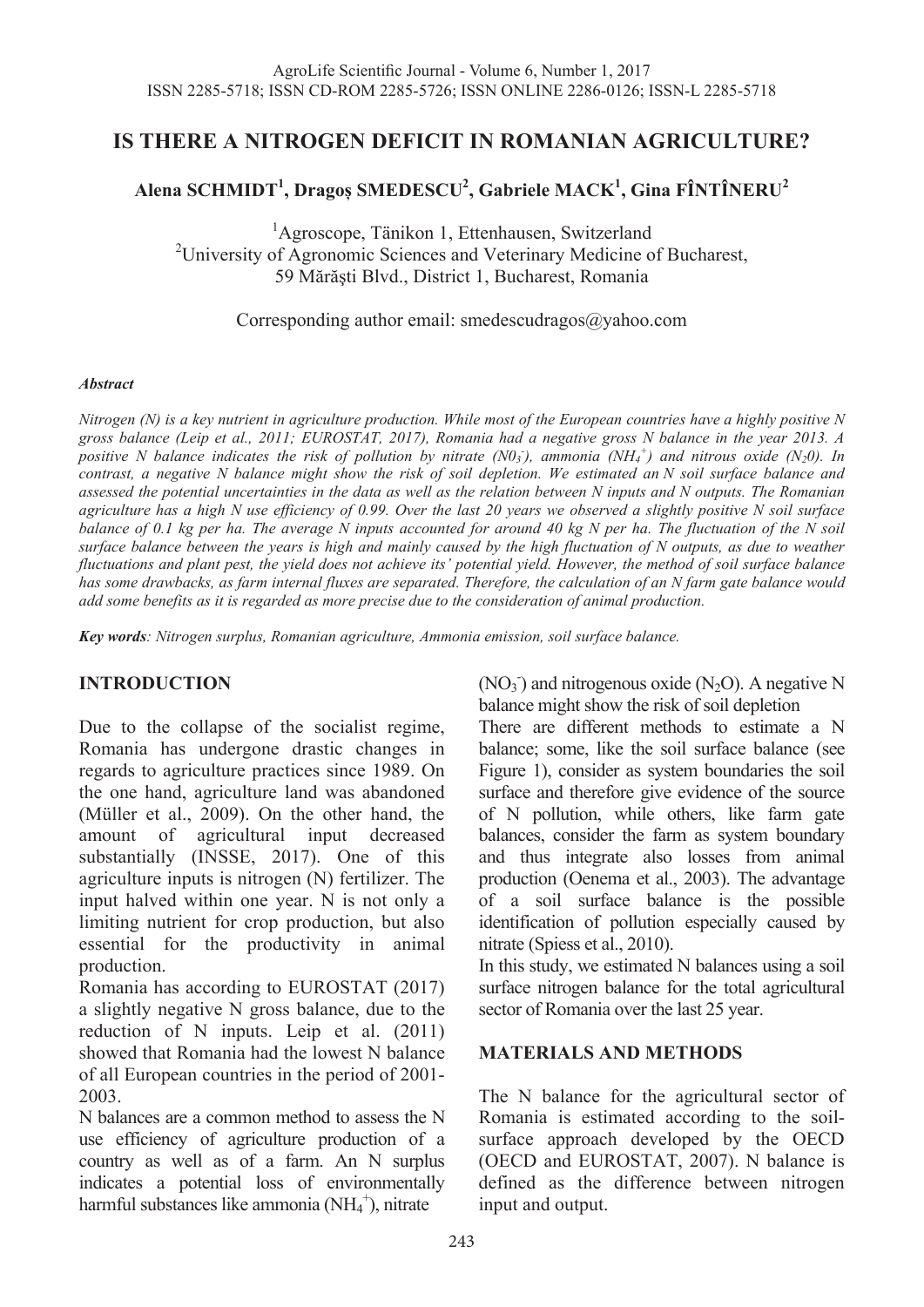

Figure 1. N soil surface balance

Nitrogen input accounts for the following elements: fertilisers (inorganic fertilisers, livestock manure and any other organic fertilisers), biological nitrogen fixation, atmospheric deposition, and nitrogen contained in seeds and planting material (OECD and EUROSTAT, 2007). Nitrogen output comprises nitrogen removed with the harvested crop (including fodder crop) or with the grazed fodder crop or grass (OECD and EUROSTAT, 2007). For this study, we used sectoral data provided by the Romanian national institute for statistics (INSSE, 2017). Sectoral production quantities were multiplied with average N content coefficients. The latter were estimated by dividing the amount of protein with the value 6.25, which is an average value for the conversion of protein to N content (Janssen & Oenema, 2008). If possible we used N values provided by CHEMINOVA (2017) and Flisch et al. (2009). Sectoral N fertilizer data was provided by INSSE (2017). For estimating N fixation, we used average fixation rates provided by literature (Baddley et al., 2014; Butler et al., 2001) for different legumes as well as grasslands and multiplied them by the corresponding cultivated area in Romania. For the N deposition, we used data from Gauss et al. (2008). For the missing years, we took the average value of the years 1991 to 2006.

## *Uncertainty analysis*

For estimating the uncertainty of the results, we conducted a Monte Carlo simulation for the most uncertain parameters such as N deposition and N fixation, as well as N contents in outputs. The uncertainty analysis was conducted in GAMS (GAMS, 2013) with 1000 loops. For N deposition, we varied for the missing years the data between the maximum and minimum values from 1991 to 2006. For highly uncertain inputs like N fixation and N content in manure the values were varied by 20%. For fertilizer inputs, the data were considered less uncertain and therefore, the variation was only set to 1%.

## **RESULTS AND DISCUSSIONS**

N surplus of Romania showed a high fluctuation over the years 1990-2015. On average we observed a surplus of  $0.1 \text{ kg} \text{ ha}^{-1}$ (Figure 2 c).

Uncertainty is higher for N inputs (Figure 2 a) than for N outputs (Figure 2 b). N inputs decreased in 1990 after the revolution sharply. Since the year 2002 N inputs have increased slowly.

In Romania, the inputs for fertilizer and pesticides are still lower than in other countries. The high N balance fluctuations (Figure 2c) between the different years are driven by N output fluctuations, which are caused by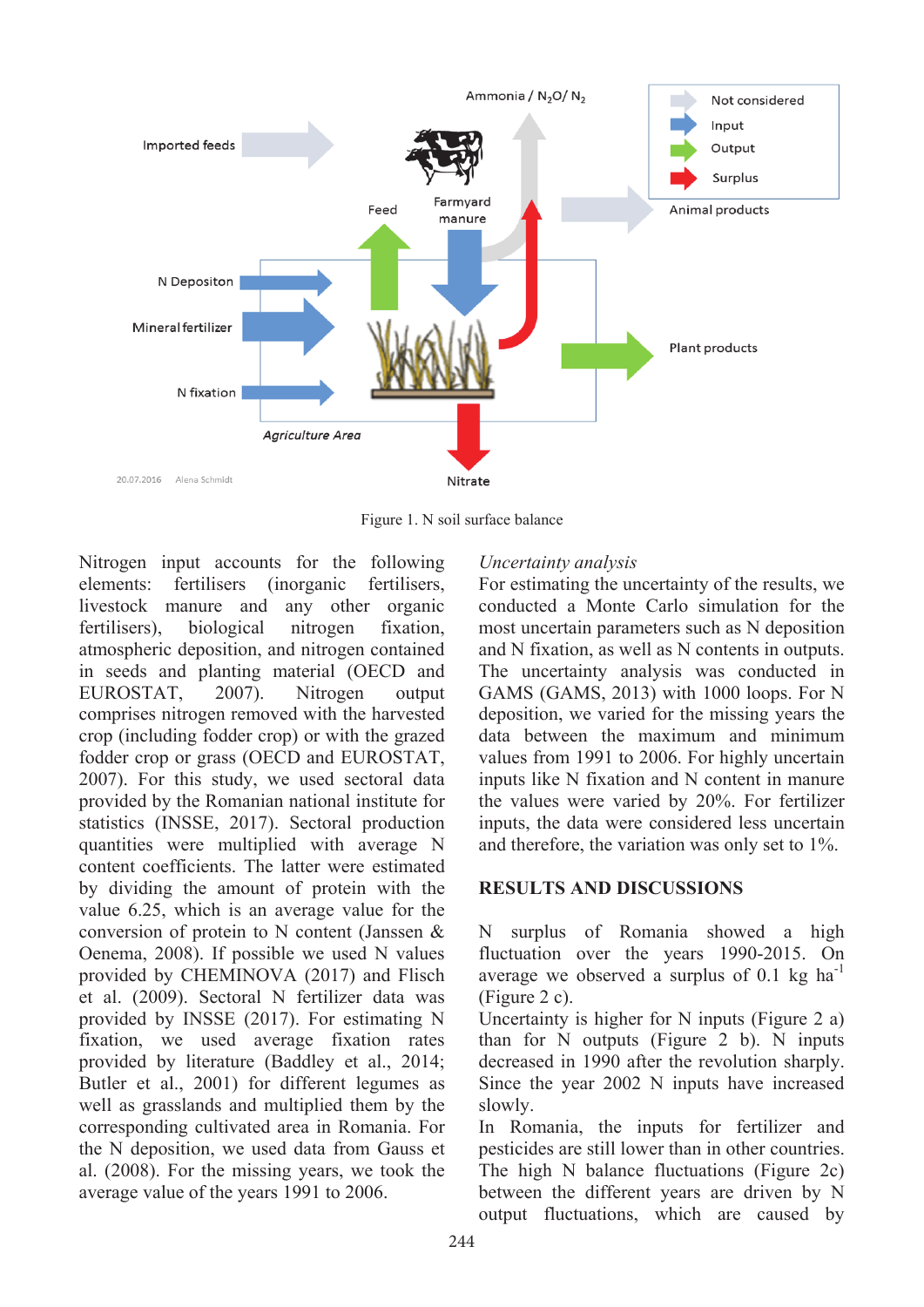several factors that influence the yields like weather and plant pests. After the 1990 yield fluctuations even increased because the irrigation system collapsed (Prăvălie, 2013).

Although, irrigation would have the possibility to increase N outputs, it could have also a negative impact on the environment (Faulstich, 2015).



Figure 2. a) N input [kg/ha] b) N outputs [kg/ha] and c) N surplus [kg/ha] of Romania from 1990 to 2015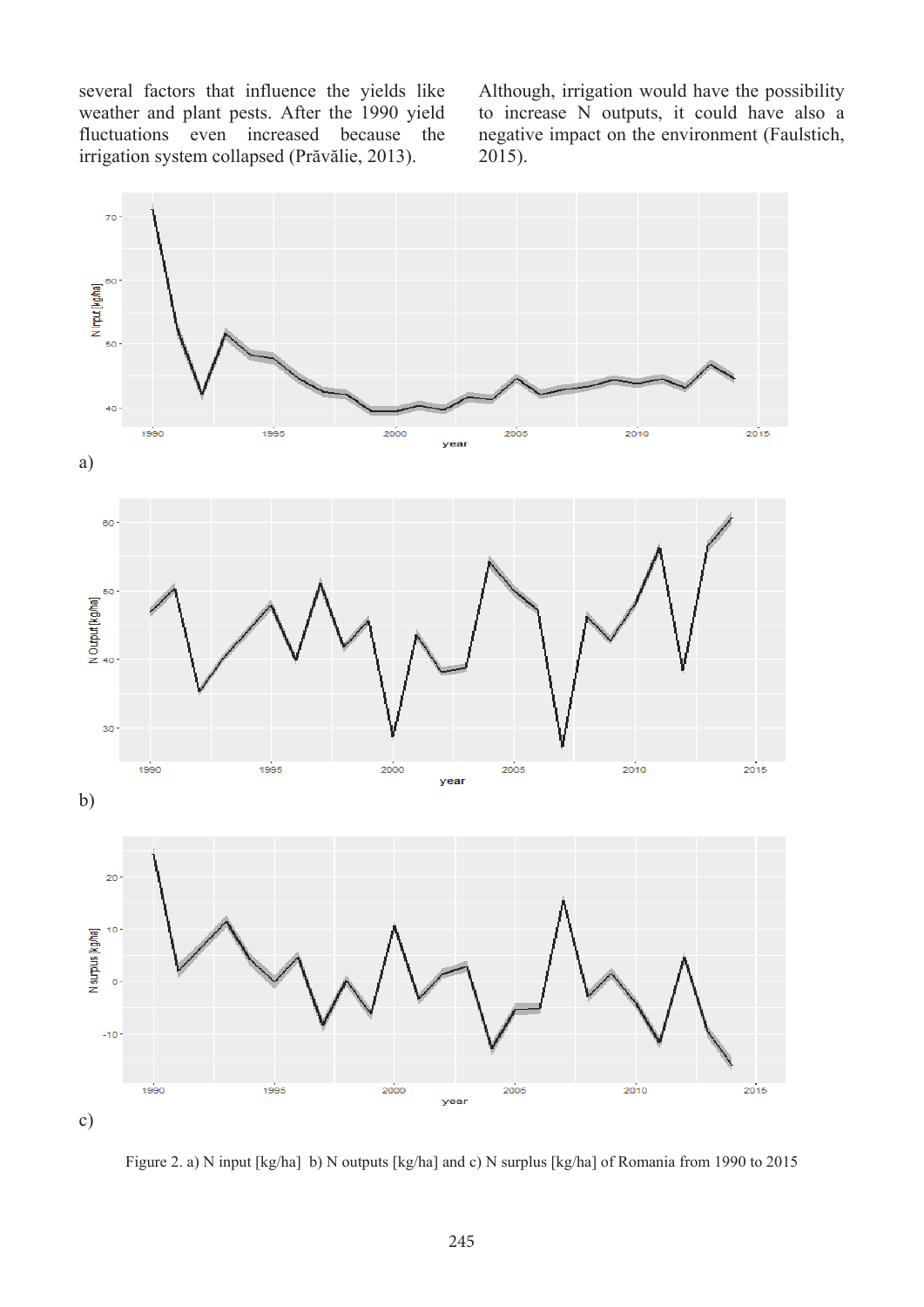The degree of uncertainty is higher for N inputs than for N outputs because N inputs are mainly determined by natural, more instable processes. E.g., N fixation is determined by the soil structure, plant composition and weather. The inputs for N in manure has different uncertainty levels. Firstly, the N content in manure varies from animal to animal and secondly, the number of animals includes also some uncertainties as non-farm households in rural areas have usually one or two pigs for private consumption which might not be registered. Also, some outputs may not be covered as they result from subsistence farms or private gardens.

In average, the N surplus of the Romanian agricultural sector over the years 1990-2015 is  $0.17 \text{ kg ha}^{-1}$  (Table 1).

Table 1. Average N balances for Romanian agriculture for the year 1990-2015 (in kg ha $^{-1}$  UAA and in % of total input, respectively)

|                    | $kg.ha^{-1}$ | $\frac{0}{0}$ |
|--------------------|--------------|---------------|
| N Input            | 45           | 100%          |
| Mineral Fertilizer | 20           | 45%           |
| N fixation         | 5            | 12%           |
| N deposition       | 0.01         | $0\%$         |
| N manure           | 19           | 43%           |
| N output           | 19           | 100%          |
| N surplus          | 0.17         | 0.4%          |

The N use efficiency is with 0.99 very high, indicating that 99.60% of the N inputs are taken up by crops. The most important N inputs are fertilizers and manure (Figure 3). While most of the European countries show higher N inputs from mineral fertilizer than from manure, in the agricultural sector of Romania N inputs from manure reach almost the level of those from fertilizers (Figure 3).

N fixation and deposition play only a minor role for the inputs. Mineral fertilizer had strongly decreased after 1990. Manure production has decreased since 1990 by 30% and the number of livestock by 37% (Figure 4). Even though Romania has a high N use efficiency, there is space for improvements. With better application techniques, better timing and adapted doses, it might be possible to close the yield gap (http://www.scritub.com/geografie/ecologie). In addition, Romanian agriculture risks to deplete the soil. Moreover, the spatial distribution of the nutrient application also plays an important role in sustainable farming practice. Anyway, information should be provided for the farmers in order to implement best agriculture practice to avoid the risk of too high losses of N inputs.

N soil surface balance has the advantage that the data needed are usually available. The disadvantage of the method is, that coefficients for N content in farm yard manure as well as in outputs strongly affect the results (Spiess et al., 2010). These uncertainties could be reduced by calculating a farm gate balance. Farm gate balances do not consider internal fluxes and therefore are considered as more precise (Spiess et al., 2010). N farm gate balances include also losses from animal production. Therefore, the calculated N use efficiency is usually lower than in a soil surface balance (Oenema et al., 2003).



Figure 3. N Input and N Output balance split by types of input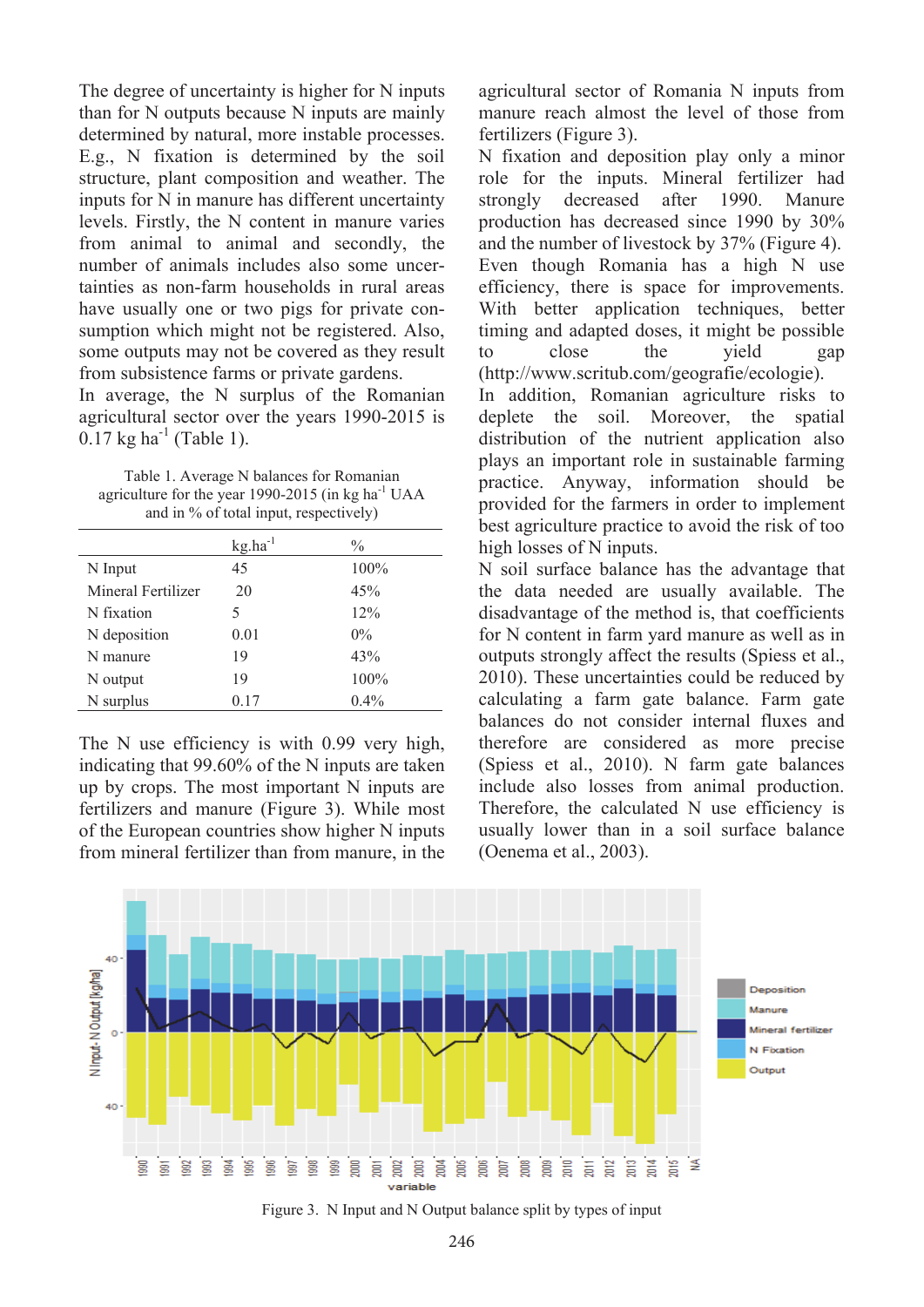

Figure 4. Number of animals (LU)

# **CONCLUSIONS**

N soil surface balance is an agri-environmental indicator that estimates potential losses of nitrate, ammonia and nitrous oxides. In average, we found for the Romanian agricultural sector an N surplus of  $0.17 \text{ kg ha}^{-1}$ by calculating a soil surface balance.

The variation between the years is high. The calculated N surplus is similar to the values published by EUROSTAT (2017).

Romanian agriculture has a high N use efficiency of 0.99, meaning that 99% of the N input is taken up by plant products. However, there remains space for improvement.

The variation of the N surpluses between the years is mainly caused by high N output fluctuations. These are caused by weather fluctuations and plant pest that reduce the potential yield.

The advantage of an N soil surface balance is the data availability. However, as farm internal fluxes are separated, the estimated N content ad higher uncertainties. Therefore, calculating an N farm gate balance can add some more insights in the potential losses in animal production and provide more precise results.

## **ACKNOWLEDGEMENTS**

This research was carried out within the project ENHANCE: Building Excellency Network for Heightening Agricultural Economic Research and Education in Romania, funded by the European Union's Horizon 2020: Research and innovation programme under grant agreement No. 691681.

#### **REFERENCES**

- Baddeley J.A., Jones S., Topp C.F.E., Watson C.A., Helming, J. & Stoddard F.L., 2013. Biological nitrogen fixation (BNF) by legume crops in Europe. Legume Futures Report 1.5. Available from www.legumefutures.de.
- Butler G.J., Christian T., Schwenke G.D. & Herridge D.F., 2001. Nitrogen fixation inputs from lucernedominated pastures in the Central-East of NSW. http://www.regional.org.au/au/asa/2001/p/1/butler.ht m.
- Faulstich M. et al., 2015. Stickstoff: Lösungsstrategien für ein drängendes Umweltproblem. Berlin, Sachverständigenrat für Umweltfragen: 1-564.
- Flisch R. et al., 2009. GRUDAF Grundlagen für die Düngung im Acker-und Futterbau*.* Agrarforschung 16(2): 1-97.
- Gauss M., Nyiri A., Klein H., 2008. Transboundary air pollution by mainpollutants  $(S, N, O_3)$  and PM – Romania.